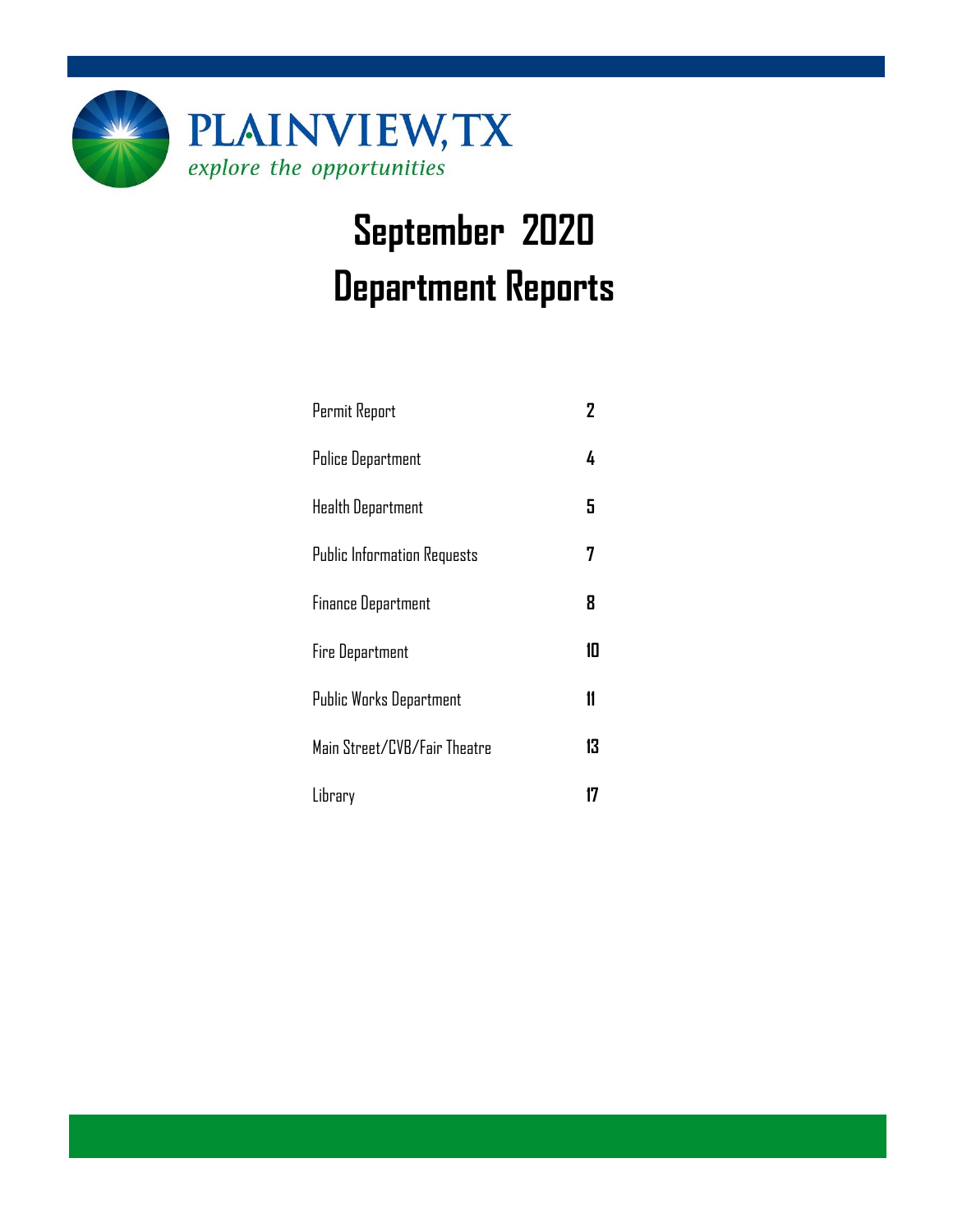### **Community Development Report September 2020 Data**

|                   | <b>SEPT 2020</b> | <b>SEPT 2019</b> |
|-------------------|------------------|------------------|
| Number            | 25               | 30               |
| Value             | \$322,821.31     | \$3,057,951.60   |
| Fees              | \$1,365.00       | \$2,125.00       |
| <b>Electrical</b> |                  |                  |
| Number            | 6                | 14               |
| Fees              | \$150.00         | \$577.28         |
| Plumbing          |                  |                  |
| Number            | 18               | 24               |
| Fees              | \$500.00         | \$575.00         |
| <b>Mechanical</b> |                  |                  |
| Number            | 3                | 13               |
| Fees              | \$292.68         | \$1,500.00       |
| Zoning            |                  |                  |
| Number            | 5                | $\mathbf 0$      |
| Fees              | \$500.00         | \$0.00           |
| <b>Sprinkler</b>  |                  |                  |
| Number            | $\mathbf{3}$     | 1                |
| Fees              | \$255.00         | \$25.00          |
| <b>TOTAL FEES</b> | \$3,062.68       | \$4,802.28       |

#### **Certificates of Occupancy issued in September 2020:**

Leonor's Cut & Curl The Rusty Rose CBJ Farms Plainview Auto Specialists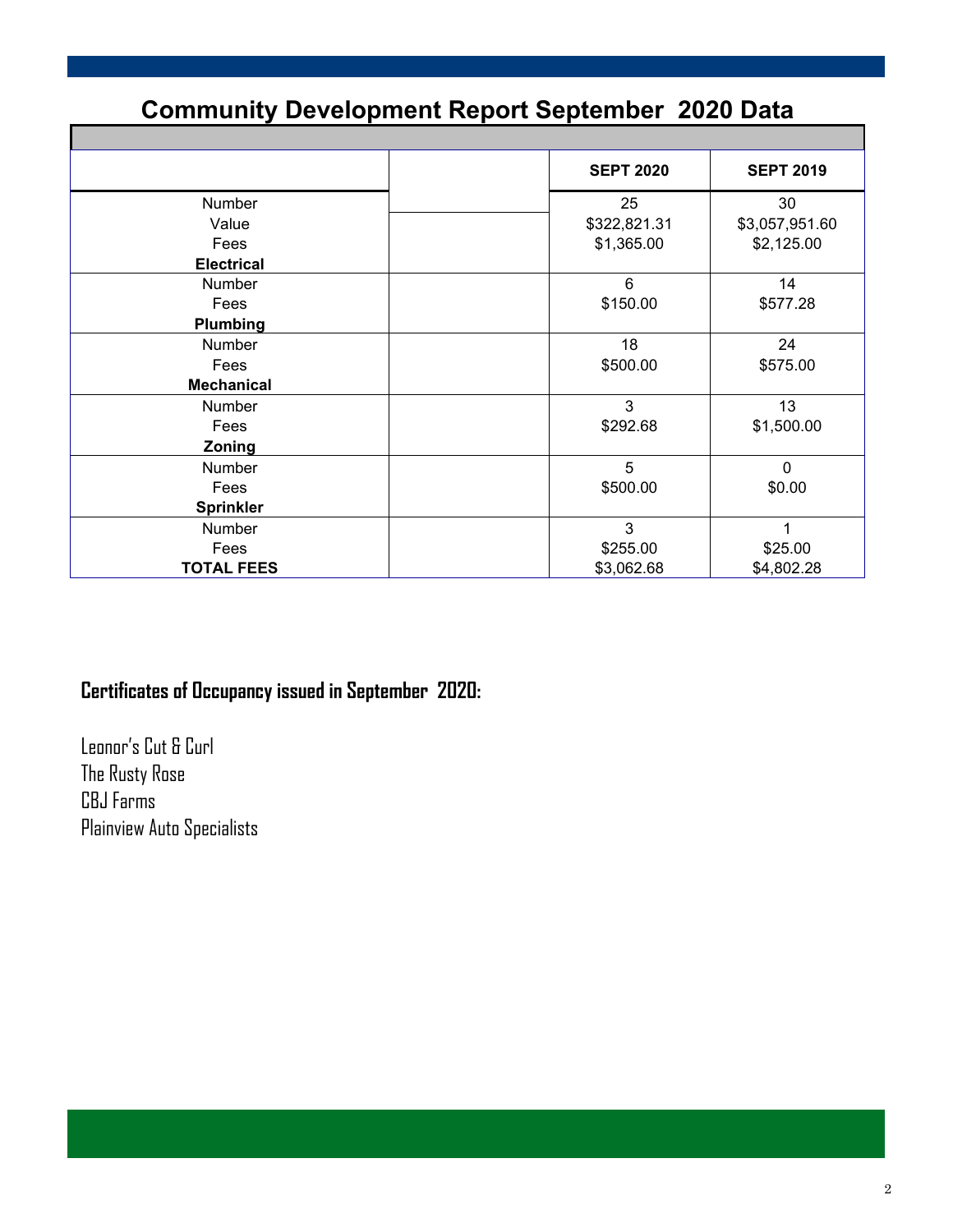| <b>Nature of Building Permits</b>         |                                                  |                                     |    |                                          |    |                      |
|-------------------------------------------|--------------------------------------------------|-------------------------------------|----|------------------------------------------|----|----------------------|
| <b>Number of</b>                          | <b>Types</b>                                     | <b>Total to</b><br><b>Date This</b> |    | <b>Monthly</b>                           |    | <b>This Calendar</b> |
| <b>Permits for current month</b>          |                                                  | year                                |    | Valuation                                |    | <b>Year to Date</b>  |
|                                           | New Residential                                  | 1                                   |    |                                          | \$ | 330,000.00           |
| 3                                         | <b>Residential Addition</b>                      | 18                                  |    | \$39,000.00                              | \$ | 236,128.52           |
|                                           | <b>Residential Remodel</b>                       | 16                                  |    |                                          | \$ | 228,540.00           |
|                                           | <b>Residential Repair</b>                        | 3                                   |    |                                          | \$ | 19,825.00            |
|                                           | <b>Residential Demolition</b>                    |                                     |    |                                          |    |                      |
|                                           | <b>Residential Accessory</b>                     | 6                                   |    |                                          | \$ | 523,885.00           |
| 4                                         | Garage/Carport                                   | 41                                  |    | \$12,271.61                              | \$ | 79,181.61            |
|                                           | Storage Building                                 | 10                                  |    |                                          | \$ | 69,530.00            |
|                                           | New Commercial                                   | 6                                   |    |                                          | \$ | 2,109,952.50         |
|                                           | Commercial Addition                              | 6                                   |    |                                          | \$ | 390,466.21           |
|                                           | Commercial Remodel                               | 12                                  |    |                                          | \$ | 5,617,500.09         |
|                                           | Commercial Repair                                |                                     |    |                                          | \$ |                      |
|                                           | Commercial Demoli-                               |                                     |    |                                          |    |                      |
| 1                                         | tion                                             | 4                                   |    | \$160,000.00                             | \$ | 264,000.00           |
|                                           | <b>Commercial Accessory</b>                      | $\overline{2}$                      |    |                                          | \$ | 66,000.00            |
|                                           | <b>Masonry Fence</b>                             | 1                                   |    |                                          | \$ | 500.00               |
| 6                                         | Signs                                            | 23                                  |    | \$29,650.00                              | \$ | 84,611.00            |
| 11                                        | Roofing                                          | 96                                  |    | \$81,899.70                              | \$ | 867,784.79           |
|                                           |                                                  |                                     |    |                                          | \$ |                      |
|                                           |                                                  |                                     |    |                                          | \$ |                      |
|                                           |                                                  | 220                                 | \$ | 322,821.31                               | \$ | 10,887,904.72        |
|                                           |                                                  | <b>Building Valuation</b>           |    |                                          |    |                      |
| Last Year                                 |                                                  |                                     |    | This Year                                |    | \$10,887,904.72      |
| To Date                                   | \$20,213,433.10                                  |                                     |    | To Date                                  |    |                      |
|                                           | <b>Code Enforcement Activity Summary</b>         |                                     |    |                                          |    |                      |
| <b>Administrative Warrants</b><br>issued  | <b>Violations is-</b><br>sued/Compliance<br>Rate | <b>Citations</b><br>issued          |    | <b>Demo Orders/Demolitions performed</b> |    |                      |
| 0                                         | 121/73                                           | 0                                   |    |                                          | 0  |                      |
|                                           | <b>Planning and Zoning Activity Summary</b>      |                                     |    |                                          |    |                      |
| <b>Plats cases submitted</b>              | Zoning cases submitted                           |                                     |    | Variance cases submitted                 |    |                      |
| 0                                         | 0                                                |                                     |    |                                          | 0  |                      |
| <b>Certificate of Occupancy</b><br>Number |                                                  | <b>This</b><br><b>Month</b><br>4    |    | <b>Year To Date</b><br>30                |    |                      |

3

### **Community Development Report September 2020 Data**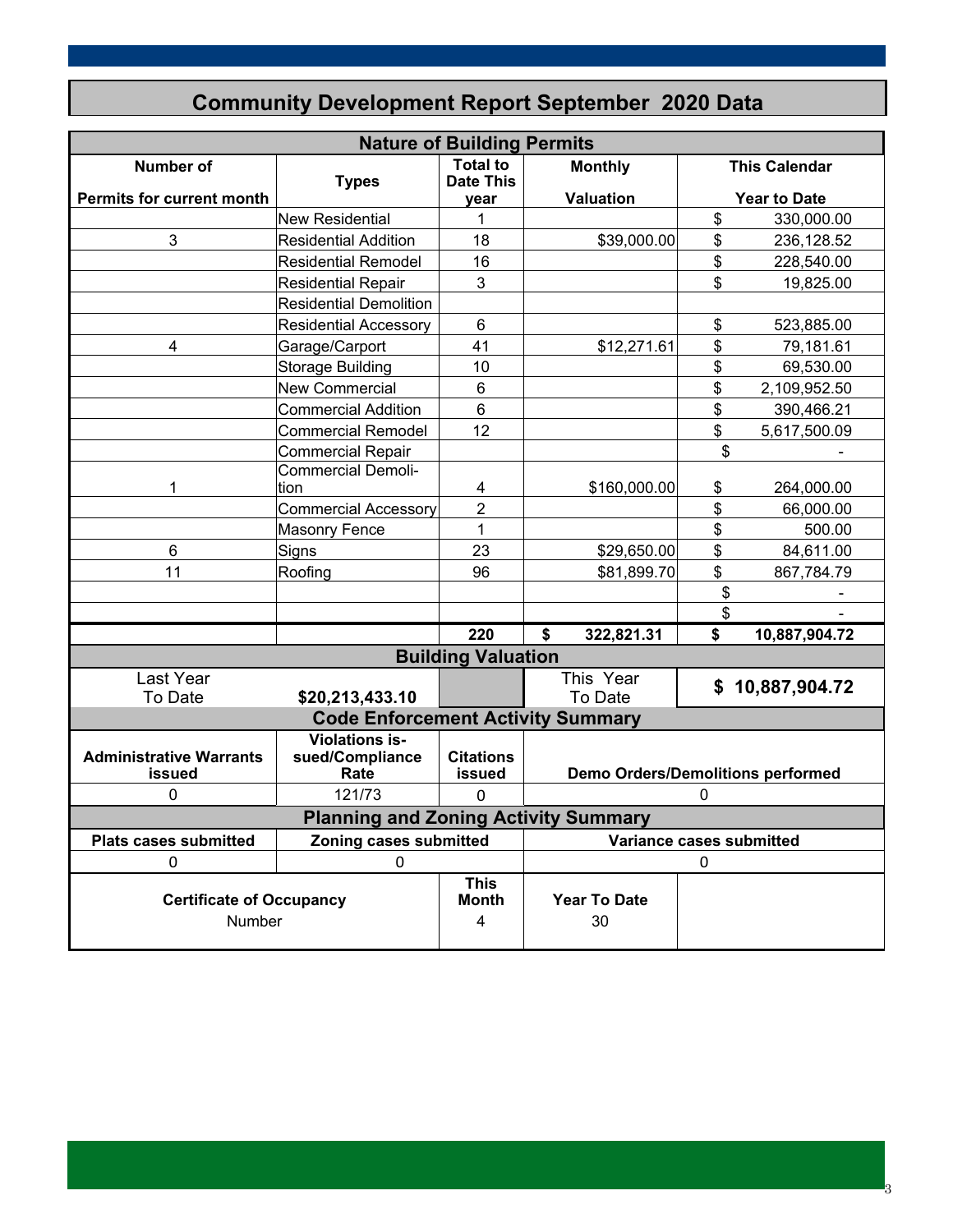### **Police Department Report September 2020 Data**

| September 2020                 |       |
|--------------------------------|-------|
| <b>Total Calls for Service</b> | 2.246 |
| Police Calls                   | 2.009 |
| Fire Calls                     | ۱ĥ    |
| <b>EMS Calls</b>               | 771   |
| <b>Primary Categories</b>      | 259   |
| <b>Total Arrests</b>           | 77    |
| <b>Total Citations</b>         | 143   |
| <b>Total Violations</b>        | 198   |
| <b>Total Reports Written</b>   | אח?   |
| Cases Assigned for             |       |
| further Investigation          | 81    |

| Abandoned Vehicles           | 7  | Harassment                 | 2  |
|------------------------------|----|----------------------------|----|
| <b>Agency Assists</b>        | Χ  | <b>Health and Safety</b>   |    |
| <b>Public Service</b>        |    | Juvenile Problem           |    |
| Assaults                     | 30 | Kidnapping                 |    |
| Burglary                     | 12 | Mental Subject             | 9  |
| <b>Controlled Substances</b> | 1П | <b>Miscellaneous</b>       | 7  |
| <b>Damaged Property</b>      | 16 | <b>Missing Person</b>      | 1  |
| <b>Deaths</b>                | 2  | <b>Obstructing Justice</b> | 2  |
| DIII                         | 4  | <b>Obstructing Police</b>  | 4  |
| Forgery                      | 3  | Persons Crimes             | R  |
| Fraud                        | 9  | Escape                     | Π  |
| Property                     | 3  | <b>Public Intoxication</b> | 3  |
| Gambling                     | Π  | Stolen Vehicle             | 4  |
| Theft                        | 28 | <b>Traffic Arrests</b>     | 10 |
| <b>Traffic Accident</b>      | 54 | <b>Traffic Problem</b>     | 5  |
| Trespassing                  | R  | Warrant                    | 16 |
| <b>Weapons Offenses</b>      |    | <b>Public Order Crimes</b> | O  |
| Robbery                      | П  | Sexual Assault             | 4  |
| Suspicious Person            | П  | Money Laundering           | Π  |
| <b>Threats</b>               |    | Other Sex Offenses         | 0  |
| Liquor Law                   |    | <b>Domestic Problem</b>    |    |
| <b>Embezzlement</b>          | П  | Civil Problem              |    |
| <b>Vehicle Repossession</b>  | Π  | <u>Pornography</u>         | П  |

| 1.984 |
|-------|
| 1.779 |
| 18    |
| 187   |
| 326   |
| 7Π    |
| 259   |
| 32N   |
| 251   |
|       |
| 44    |
|       |

#### **September 2020 September 2019**

| <b>Abandoned Vehicles</b>    | П  | Harassment                 | 3  |
|------------------------------|----|----------------------------|----|
| Agency Assists               | 4  | Health and Safety          | 1  |
| <b>Public Service</b>        | Π  | Juvenile Problem           | 5  |
| Assaults                     | 30 | Kidnapping                 | П  |
| Burglary                     | 19 | Mental Subject             |    |
| <b>Controlled Substances</b> | 15 | Miscellaneous              | 7  |
| Damaged Property             | 19 | <b>Missing Person</b>      | П  |
| Deaths                       | 7  | Obstructing Justice        | 7  |
| DIII                         | 8  | Obstructing Police         | 10 |
| Forgery                      | 4  | Persons Crimes             | 7  |
| Fraud                        | 13 | Escape                     | П  |
| Property                     | 9  | Public Intoxication        | 4  |
| Gambling                     | Κ  | Stolen Vehicle             | 1П |
| Theft                        | 29 | <b>Traffic Arrests</b>     | 10 |
| <b>Traffic Accident</b>      | 63 | <b>Traffic Problem</b>     | 3  |
| Trespassing                  | 4  | Warrant                    | 29 |
| <b>Weapons Offenses</b>      | 2  | <b>Public Order Crimes</b> |    |
| Robbery                      | 2  | Sexual Assault             |    |
| Suspicious Person            | Π  | Money Laundering           | 3  |
| <b>Threats</b>               | 2  | Other Sex Offenses         | П  |
| Liquor Law                   |    | Domestic Problem           | П  |
| <b>Embezzlement</b>          | П  | Civil Problem              | Ш  |
| Vehicle Repossession         | 0  | Pornography                | O  |

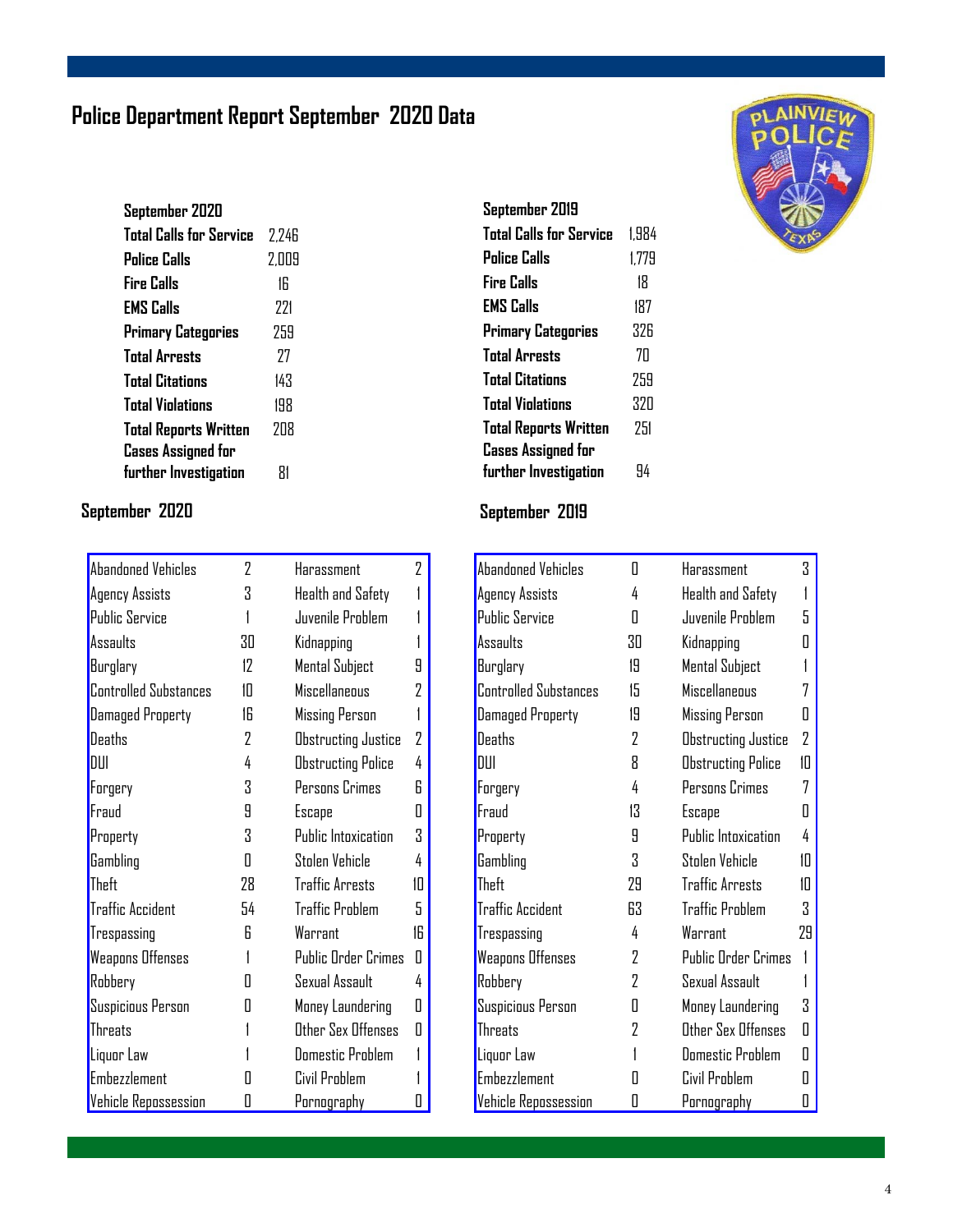### **Health Department Report September 2020 Data**

|                                  |                | Department     |            |                            |
|----------------------------------|----------------|----------------|------------|----------------------------|
|                                  | 52             | 53             | 56         |                            |
| Service Provided                 |                |                |            |                            |
| <b>Allergy Shots</b>             |                |                |            |                            |
| <b>Blood Pressure</b>            |                |                |            |                            |
| Cholesterol                      |                |                |            |                            |
| <b>Counsel and Educated</b>      | 36             | $\overline{7}$ | 91         |                            |
| Drug Testing (pre employment)    | 7              |                |            |                            |
| Glucose                          |                |                |            |                            |
| <b>Jail Clients</b>              |                |                |            |                            |
| Outreach & Flu Clinics           | 6              |                | 6          |                            |
| Phlebotomy                       |                |                |            |                            |
| PPD Testing (inquiries)          |                | 7              |            |                            |
| Pregnancy Test (inquiries)       | 3              |                |            |                            |
| STD and HIV Patients (inquiries) | 22             |                |            |                            |
| <b>TB Clinic</b>                 |                |                |            |                            |
| Immunizations                    |                |                | 3          |                            |
| flu shots                        |                |                | 52         |                            |
| <b>Mammogram Vouchers</b>        | $\overline{2}$ |                |            |                            |
| Complaints & Inspections         |                |                |            |                            |
| <b>Food Permits</b>              |                | $\,6$          |            |                            |
| Immunization Inquiries           |                |                | 36         |                            |
| Dental App/Quests                | $\overline{2}$ |                |            |                            |
|                                  | 78             | 26             | 188        | 292 Total Patient Services |
|                                  |                |                |            |                            |
|                                  | 26.71%         | 8.90%          | 64.3<br>9% |                            |

The Health Department was closed to the public during the month of September, 2020.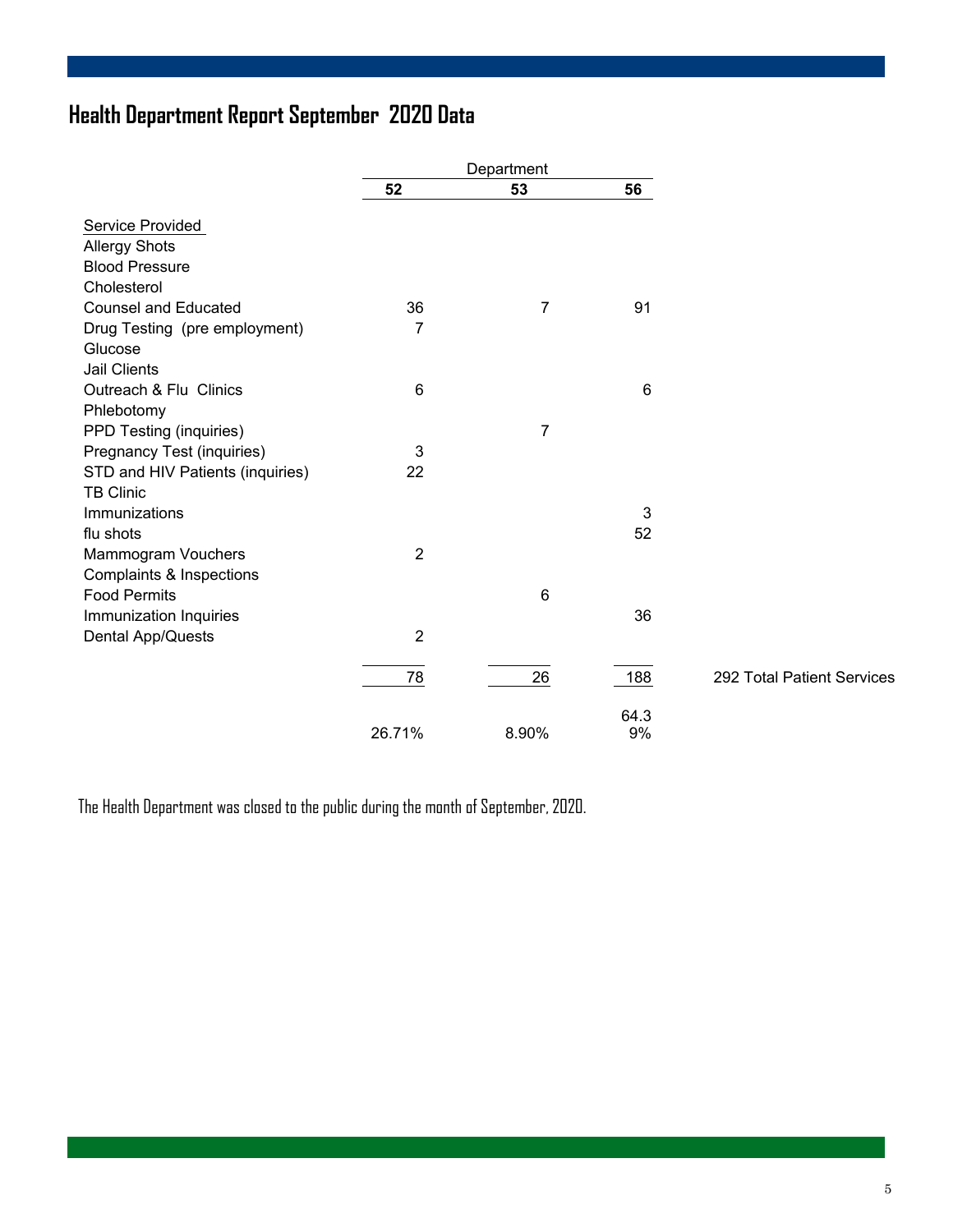### **Health Department Report September 2020 Data**

| <b>Food Inspections Monthly List September 2020</b> |        |
|-----------------------------------------------------|--------|
|                                                     | Prev # |

| Insp Date | <b>Establishment Name</b>              | <b>Demerits</b> | <b>Violations</b> | Violations |
|-----------|----------------------------------------|-----------------|-------------------|------------|
|           |                                        |                 |                   |            |
| 9/1/2020  | Taqueria Guadlajara                    |                 |                   |            |
| 9/9/2020  | Cheers Bar & Grill                     | Closed          |                   |            |
| 9/9/2020  | Goodfellows Bar & Grill                |                 | OB                |            |
| 9/15/2020 | El Mercadito Rodriguez                 | 8               | OB                | 5          |
| 9/18/2020 | Hale Center Senior Center              | 3               | $\overline{2}$    | 5          |
| 9/23/2020 | <b>Foster Home Inspection</b>          | 2               |                   |            |
| 9/30/2020 | Taco Bell # 21540<br>Covenant Hospital | Π               | Δ                 |            |
| 9/30/2020 | Plainview                              |                 |                   |            |
| 9/30/2020 | Daily PUM calls                        | > 400           |                   |            |
| 9/30/2020 | Reportable Conditions                  | 300             |                   |            |

DC=daycare, SP=swimming pool, OB=observation consult-follow-up, C=closed FB=food booth, CP=complaint, MT=mobile Truck, R=reinspection, F=failed NS=no score, OK=OK, TC=temporarily closed, NA=not able to inspect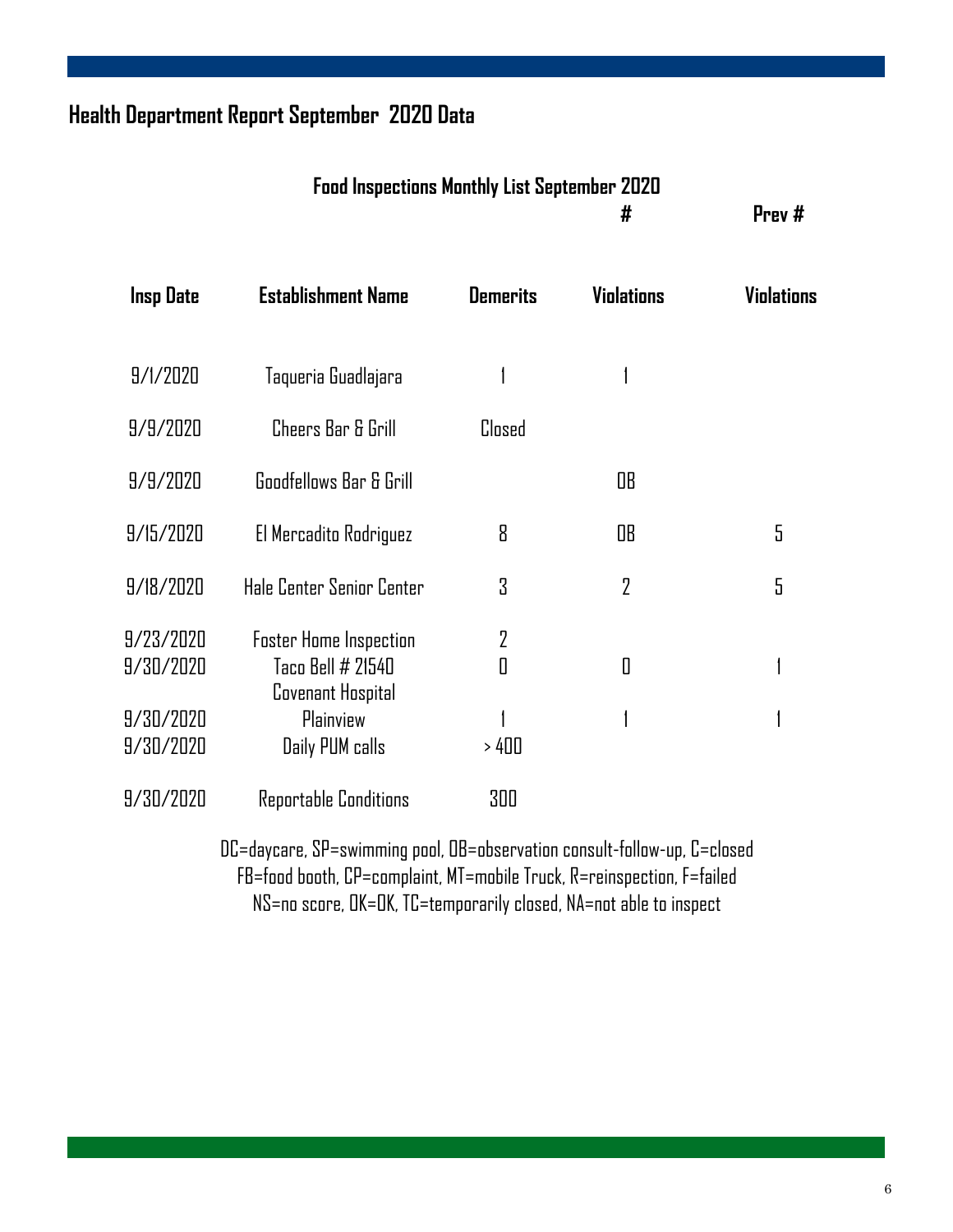## **Public Information Requests Report September 2020 Data**

| <b>Public Information Requests Logs</b> |                |                          |                |  |  |
|-----------------------------------------|----------------|--------------------------|----------------|--|--|
|                                         |                |                          |                |  |  |
|                                         | City Secretary | <b>Police Department</b> | Fire*          |  |  |
| <u>0ct</u> -18                          | 5              | 0                        | 5              |  |  |
| Nov-18                                  | 13             | O                        | 2              |  |  |
| <u> Dec-18</u>                          | 4              | 0                        | 7              |  |  |
| $Jan-19$                                | 9              | 0                        | 8              |  |  |
| $Feb-19$                                | 6              | 1                        | $\overline{2}$ |  |  |
| $Mar-19$                                | 6              | 3                        |                |  |  |
| $Apr-19$                                | 5              | 0                        | 3              |  |  |
| May-19                                  | 3              |                          |                |  |  |
| $Jun-19$                                |                | O                        | $\overline{2}$ |  |  |
| Jul 19                                  | 7              | $\overline{\Pi}$         |                |  |  |
| $Aug-19$                                | 8              |                          | Π              |  |  |
| $Sep-19$                                | 9              |                          | 3              |  |  |
| $0$ ct 19                               | 8              |                          | 3              |  |  |
| Nov-19                                  | 0              |                          | $\overline{2}$ |  |  |
| Dec-19                                  | $\overline{2}$ | 3                        | $\overline{2}$ |  |  |
| Jan 20                                  | 7              | $\overline{2}$           |                |  |  |
| Feb 20                                  | 7              |                          | 4              |  |  |
| $Mar-20$                                |                | D                        | 3              |  |  |
| $Apr-20$                                | 4              | 2                        | 2              |  |  |
| $May-20$                                | 3              | O                        | 7              |  |  |
| $Jun-20$                                |                | $\overline{2}$           |                |  |  |
| $Jul-20$                                | 4              | O                        |                |  |  |
| $Auq-20$                                | 7              |                          | П              |  |  |
| $Sep-20$                                | 4              | 0                        |                |  |  |

\*Medical Records Requests only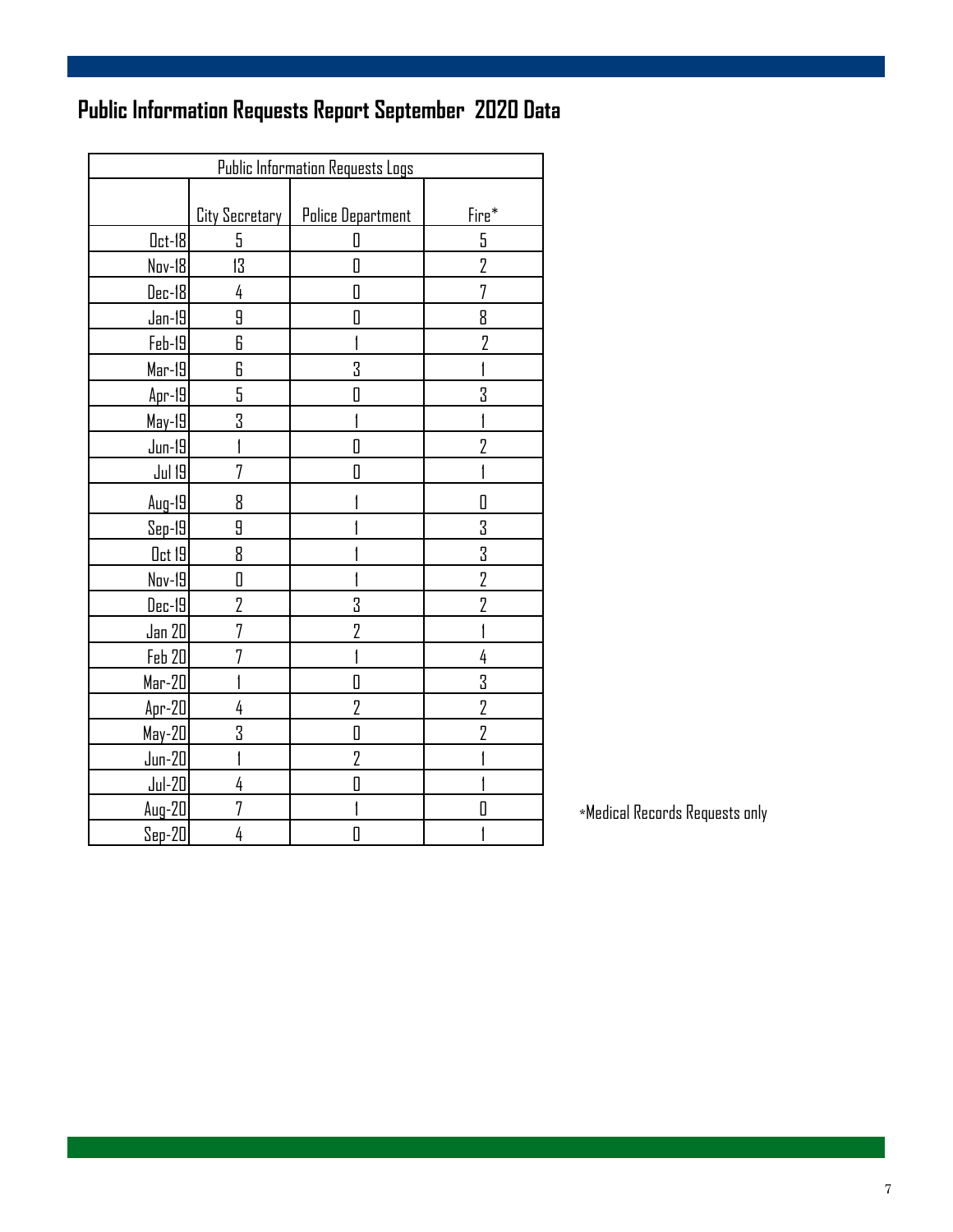### **Finance Department Report September 2020 Data**

#### **CITY OF PLAINVIEW Utility Billing Activity Report September 30, 2020**

|                                                              | <b>This Month</b> | $Y-T-D$          |       | <b>This Month</b><br><b>Last Year</b> | <b>Previous</b><br>$Y-T-D$ |       |
|--------------------------------------------------------------|-------------------|------------------|-------|---------------------------------------|----------------------------|-------|
| <b>Customers Billed</b>                                      | 7,769             | 92,516           |       | 7,736                                 | 92,624                     |       |
| Gallons Billed (000's)                                       | 126,627           | 1,054,679        |       | 124,811                               | 901,583                    |       |
| <b>Gallons Produced</b><br>(000's)                           | 106,193           | 1,190,889        |       | 101,817                               | 1,024,765                  |       |
| <b>Production Billed</b>                                     | 119.2%            |                  | 88.6% | 122.6%                                |                            | 88.0% |
| New Meter Taps                                               |                   | 20               |       |                                       | 11                         |       |
| <b>New Customers</b><br>(Read-on's)                          | 79                | 870              |       | 81                                    | 962                        |       |
| Final Billing (Read-<br>Off's)                               | 76                | 809              |       | 80                                    | 1,015                      |       |
| Transfers (Off & On)                                         | 24                | 316              |       | 34                                    | 390                        |       |
| 14 Day Contract                                              | 26                | 358              |       | 44                                    | 438                        |       |
| Dis-connects (Non-<br>Payment)                               | 137               | 1,548            |       | 160                                   | 1,908                      |       |
| Misc. Customer Ser-<br>vice<br>(ie., re-read, leak<br>check) | 161               | 1,577            |       | 167                                   | 1,397                      |       |
| <b>Billing Re-cap</b>                                        |                   |                  |       |                                       |                            |       |
| Water                                                        | \$<br>560,969     | \$<br>5,441,053  | \$    | 546,110                               | \$<br>4,964,492            |       |
| Sewer                                                        | 247,919           | 2,608,241        |       | 241,186                               | 2,472,527                  |       |
| Refuse                                                       | 216,601           | 2,598,406        |       | 216,740                               | 2,613,433                  |       |
| <b>Transfer Fees</b>                                         | 300               | 3,925            |       | 425                                   | 5,025                      |       |
| <b>Total Billing</b>                                         | \$<br>1,025,789   | \$<br>10,651,625 | \$    | 1,004,461                             | \$<br>10,055,477           |       |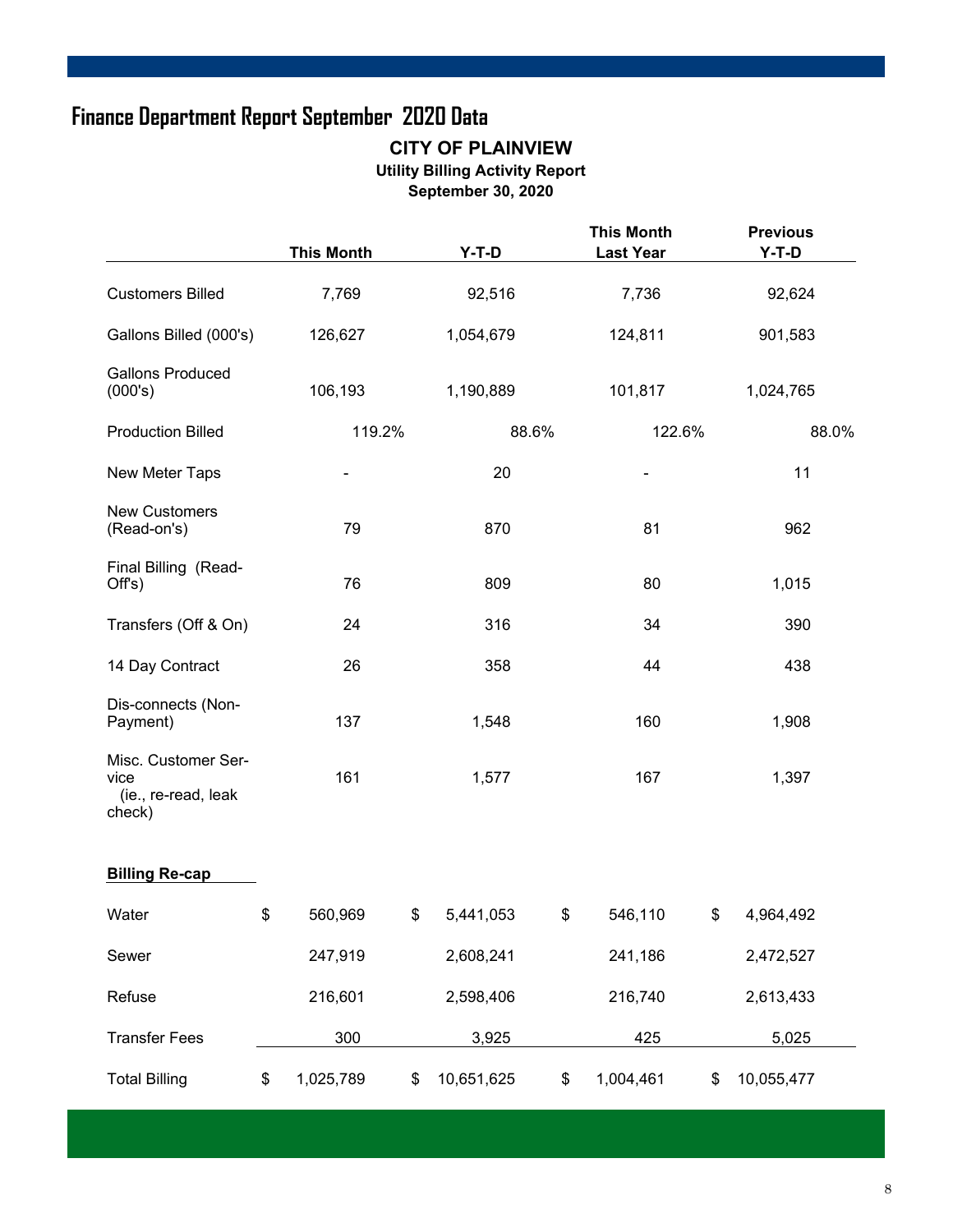### **Finance Department Report September 2020 Data Continued**

Г



| City of Plainview September Sales Tax Collections (reflects spending from July 2020) |                                       |           |                  |                              |          |
|--------------------------------------------------------------------------------------|---------------------------------------|-----------|------------------|------------------------------|----------|
| Year                                                                                 | <b>Net Payment (Deposit) % Change</b> |           | Audit Adjustment | Net of Audit Adjust-<br>ment | % Change |
| 2020                                                                                 | \$335,951.09                          | 0.55%     | \$829.02         | \$335,122.07                 | 0.44%    |
| 2019                                                                                 | \$334,112.22                          | 14.58%    | \$454.84         | \$333,657.38                 | 12.99%   |
| 2018                                                                                 | \$291,594.46                          | $-9.17%$  | (\$3,703.64)     | \$295,298.10                 | $-7.28%$ |
| 2017                                                                                 | \$321,021.00                          | $-6.45%$  | \$2,536.53       | \$318,484.47                 | $-6.96%$ |
| 2016                                                                                 | \$343,150.80                          | $-1.92\%$ | \$833.72         | \$342,317.08                 | $-2.21%$ |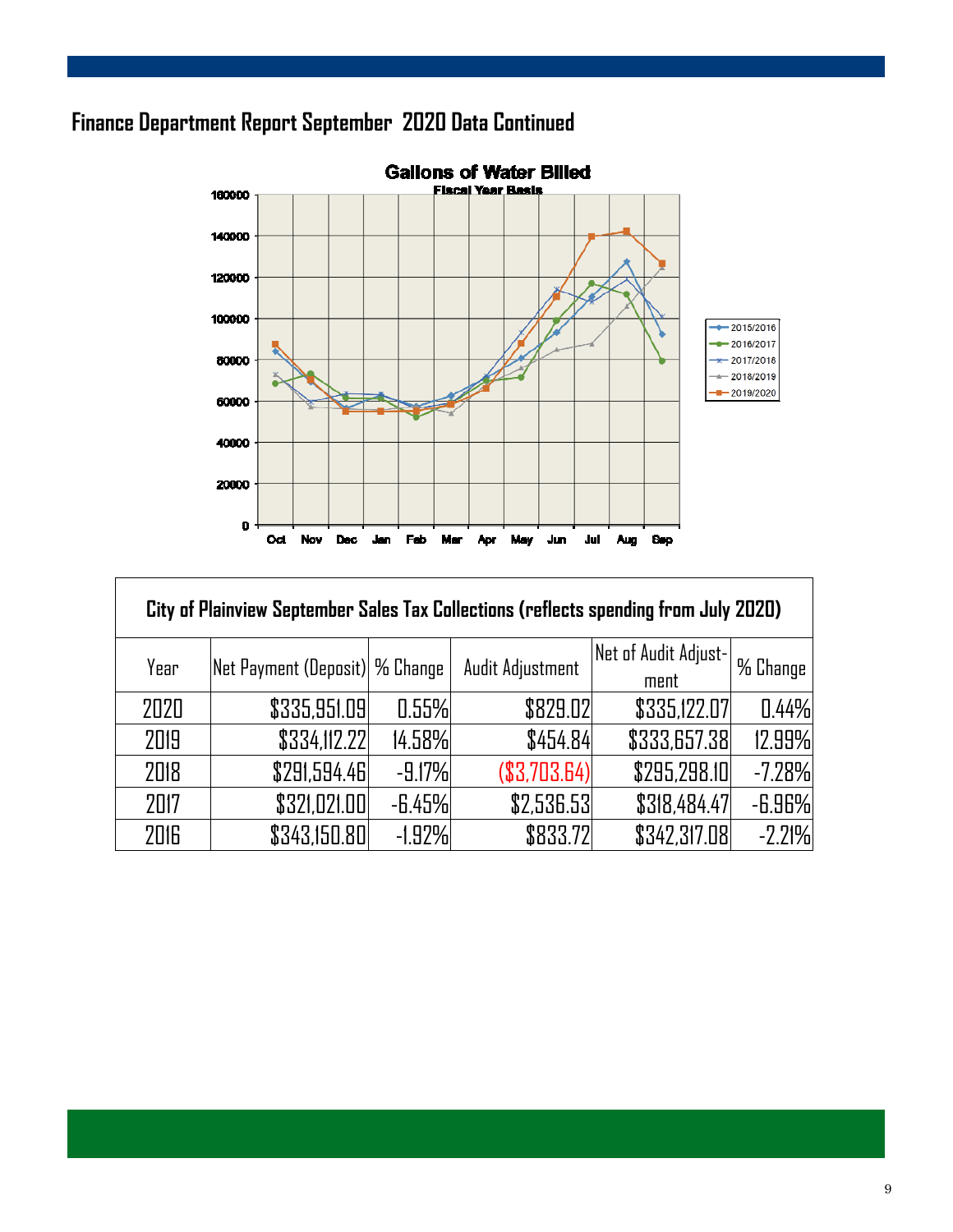### **Plainview Fire/EMS Monthly Report September 2020 Data**



### **EMS Runs**

|                            | September 2020 | September 2019 |
|----------------------------|----------------|----------------|
| <b>Total EMS Responses</b> | 223            | 185            |
| Patients Transported       | 177            | 146            |
| No Transports              | 40             | 39             |
| Residents                  | 17             |                |
| Non-residents              | 45             |                |
| False Calls/Cancelled      |                |                |

#### **Fire Runs**

|                                       | September 2020 | September 2019 |
|---------------------------------------|----------------|----------------|
| <b>Total Responses</b>                | 197            | 166            |
| <b>Structure Fires</b>                |                |                |
| Vehicle Fires                         |                |                |
| Trash / Rubbish Fires/ Grass          | 5              | ٠Ñ             |
| <b>EMS Backup / Medical Responses</b> | 145            | 122            |
| Hazardous conditions                  | 16             |                |
| <b>False Alarms</b>                   | 9              | 6              |
| Misc. Responses                       | 18             | 28             |
| Mutual Aid                            |                |                |

These numbers represent a 20.5% increase in EMS call volume over September 2019 and an increase of 17.8% in transports from those calls. The uptick in "Hazardous Conditions" calls for our fire crews is directly related to the COVID related responses. We send a fire engine with decontamination equipment and supplies to the hospital to clean and decon that unit after they take the patient into the hospital. This ensures the truck is ready to return to service after the crews clean the stretcher and, if needed, themselves.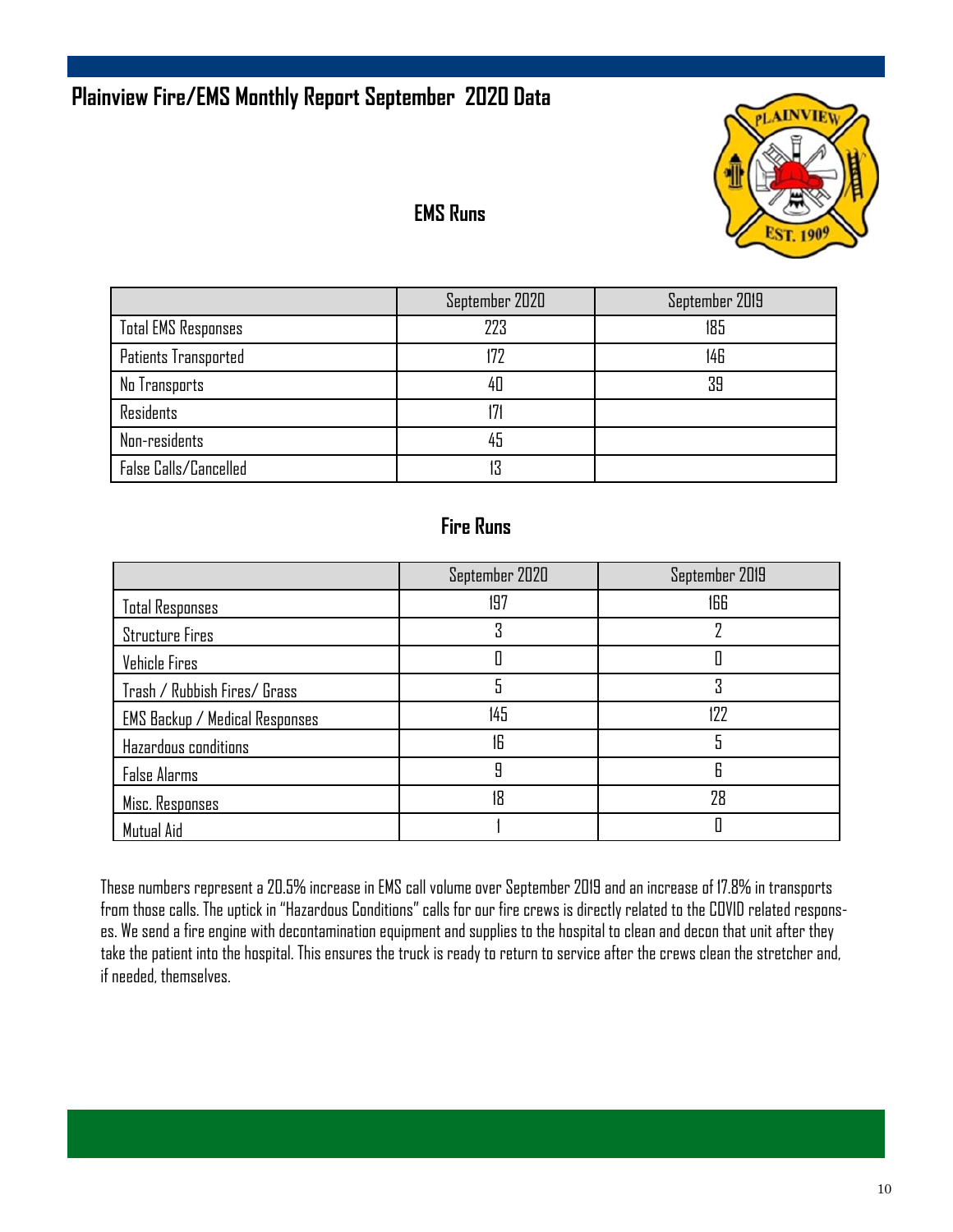### **Public Works Department Report September 2020 Data**

#### **Water Reclamation**

| Total Gallons Treated 2020 |  |
|----------------------------|--|
| Total Gallons Treated 2019 |  |

**32.70 Million Gallons** 38.31 Million Gallons

#'s of Sludge Removed 2020 400,000 lbs. #'s of Sludge Removed 2019 302,660 lbs.

| <b>Water Production</b>    |                            |              |  |  |  |  |
|----------------------------|----------------------------|--------------|--|--|--|--|
|                            | September 2020 Water Usage |              |  |  |  |  |
| <b>CRMWA</b>               | WELL                       | TOTAL        |  |  |  |  |
| 93.282.000                 | 12,911,800                 | 106,193,800  |  |  |  |  |
| September 2019 Water Usage |                            |              |  |  |  |  |
| <b>CRMWA</b>               | WELL                       | <b>TOTAL</b> |  |  |  |  |
| 92,425,000                 | 9.392.400                  | 101.817.400  |  |  |  |  |

### **Water Distribution/Collection 2020**

| Sewer Calls                | 79        |
|----------------------------|-----------|
| Sewer Main Cleaned         | 6.550 ft. |
| Water Leaks                | 17        |
| Meters Changed Out         | 14        |
| Sewer Line Video Re-       |           |
| cording                    |           |
| Sewer Line Video (feet) 60 |           |
| Service Orders             | 154       |

#### **Water Distribution/Collection 2019**

| Sewer Calls               | ЗN          |
|---------------------------|-------------|
| Sewer Main Cleaned        | $7,150$ ft. |
| Water Leaks               | 14          |
| Meters Changed Out        | Я           |
| Sewer Line Video Re-      |             |
| cording                   | Н           |
| Sewer Line Video (feet) 0 |             |
| <b>Service Orders</b>     |             |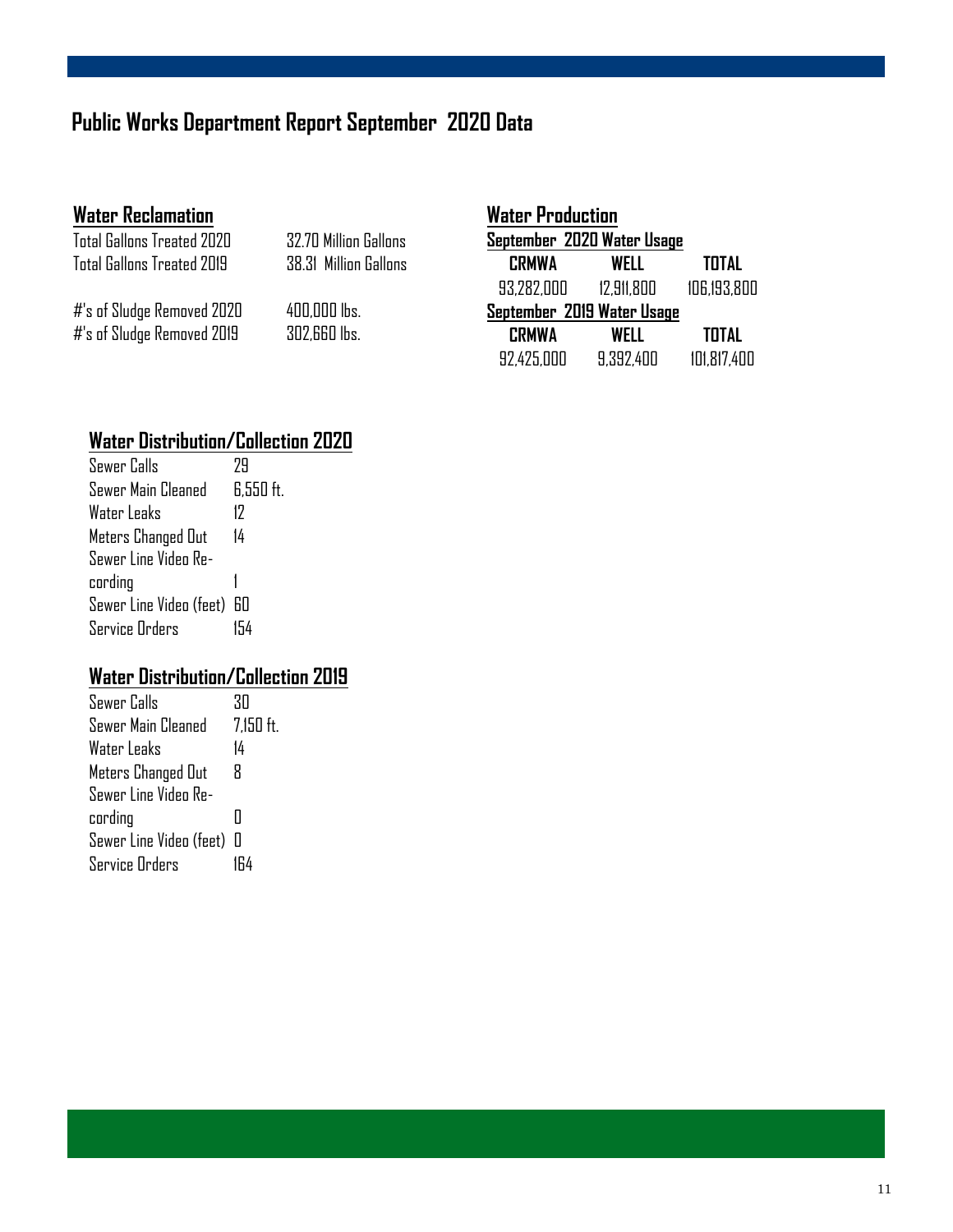## **Landfill Public Works Department Report September 2020 Data Continued**

| <b>INTAKE TOTALS</b>                    | 2019           | 2020    |
|-----------------------------------------|----------------|---------|
| Total Intake (tons)                     | 3178.17        | 3061.26 |
| <b>Blue Boxes (tons)</b>                | 19.83          | 38.41   |
| <b>Brush</b> (tons)                     | 131.95         | 200.18  |
| <b>Carcasses</b> (tons)                 | 0.86           | 1.33    |
| <b>Cons/Demo</b> (tons)                 | 511.41         | 257.69  |
| Cardboard (tons)                        | 2.39           |         |
| <b>MSW-COMP</b> (tons)                  | 1678.08        | 1900.57 |
| MSW-UNCOMP (tons)                       | 563.18         | 402.12  |
| <b>Roofing (tons)</b>                   | 77.13          | 71.83   |
| Sludge (tons)                           | 166.40         | 185.8   |
| Tires Shredded (tons)                   | 26.94          | 3.33    |
| Tires by Quantity                       | 273            | 749     |
| Inert Material by Charge                | \$<br>1,203.75 | 430     |
| Mulch (tons)                            | 3.19           | 13.89   |
| <b>recovered illegally dumped tires</b> | 278            | 190     |

During September, business was as usual for the landfill. Crews worked to control dust on the roadways, and we ground up trees creating lots of mulch that will be available free to citizens who want to come to the landfill to get it. This mulch is great for the fall flowerbeds as people begin to winterize their plants.

| <b>DAILY AVERAGE TOTALS</b> | 2019                                 | 2020   |
|-----------------------------|--------------------------------------|--------|
| Total Intake (tons)         | 108.65                               | 109.83 |
| <b>Blue Boxes (tons)</b>    | 0.62                                 | 0.88   |
| Brush (tons)                | 6.14                                 | 8.38   |
| <b>Carcasses</b> (tons)     | 0.06                                 | 0.08   |
| Cons/Demo (tons)            | 14.81                                | 13.67  |
| Cardboard (tons)            | 0.96                                 | 0.00   |
| MSW-COMP (tons)             | 67.33                                | 66.27  |
| <b>MSW-UNCOMP</b> (tons)    | 10.41                                | 11.08  |
| <b>Roofing (tons)</b>       | 4.00                                 | 1.50   |
| Sludge (tons)               | 3.97                                 | 7.64   |
| Tires Shredded (tons)       | 0.36                                 | 0.33   |
| <b>Tires by Quantity</b>    | 12.04                                | 15.62  |
| Inert Material by Charge    | 146.48                               | 21.35  |
| Mulch (tons)                | 0.27                                 | 0.46   |
| <mark> </mark> Safety Class | pedestrian and back to school safety |        |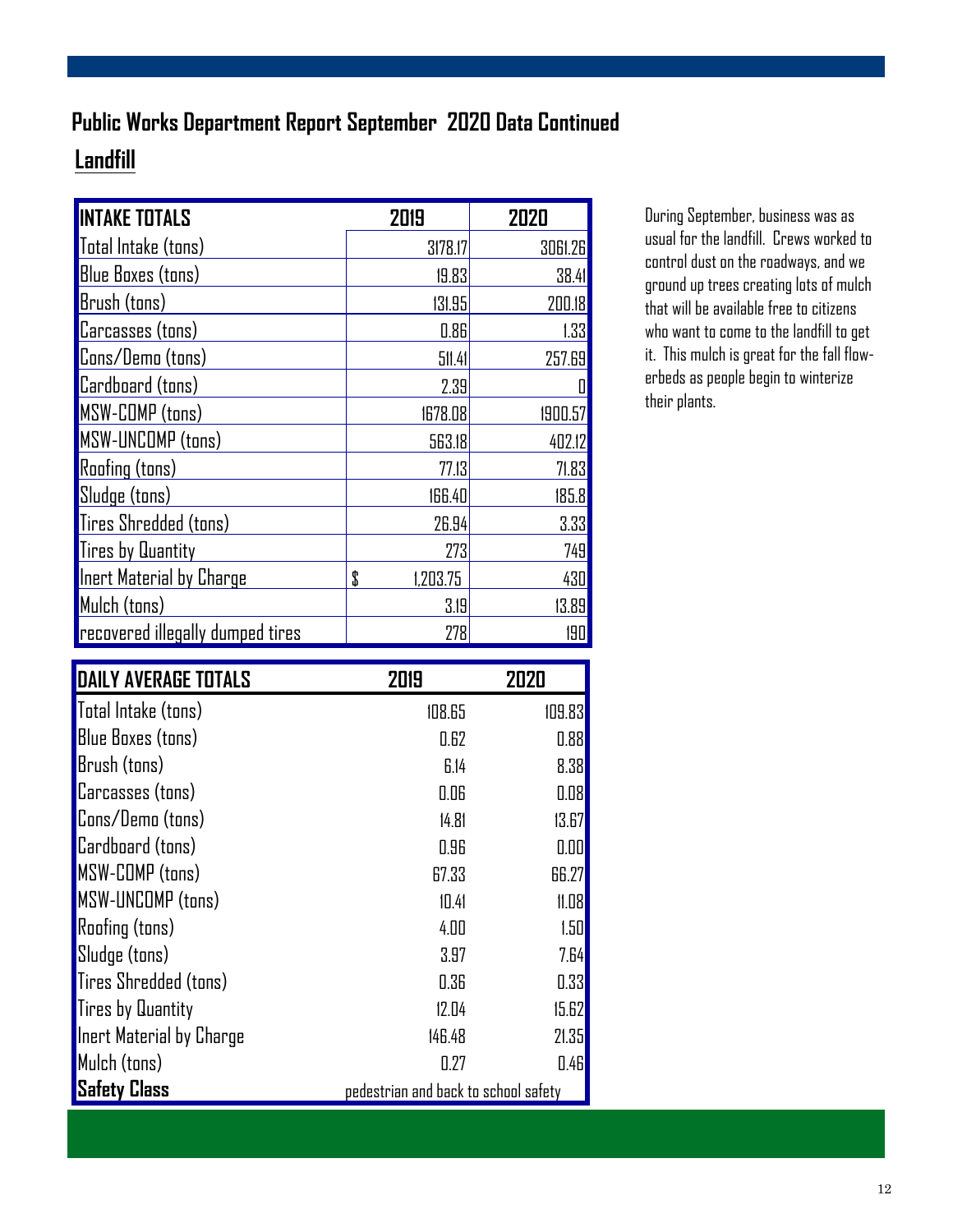### **Public Works Department Report September 2020 Data Continued**

### **Parks**

#### **Baseball**

Mowed Ballparks one time

#### **Parks**

Pick up trash and dump barrels. Restock park bathrooms every day, wash down and sanitize. Mow parks and weed-eat all Parks. Repair 6 irrigation valves and line leaks throughout the parks. Install a new irrigation line at M.B. Hood Park by the new parking lot.

Stain the wood parks signs.

#### **Playground**

Inspection of all playgrounds and sanitize every Monday and Thursday.

#### **Building**

Clean and restock Shelter and Rotary buildings on Monday. Sanitize, clean, and restock on the weekend when rented. Had new doors installed at the Rotary Building.

#### **Projects**

Installed tin fence behind the Service Center on  $19^{th}$  St. Moved fence and pipe rail on 24<sup>th</sup> St. for new road.

#### **Building Rentals**

Buildings 11 Gazebo 2 Pavilinn 1 Volleyball

#### **Vector**

City lots 7 Private Ints 6 Draws 14 Rights of ways 32

#### **24th Street**



#### **24th Street**



#### **Stain Wood Signs**

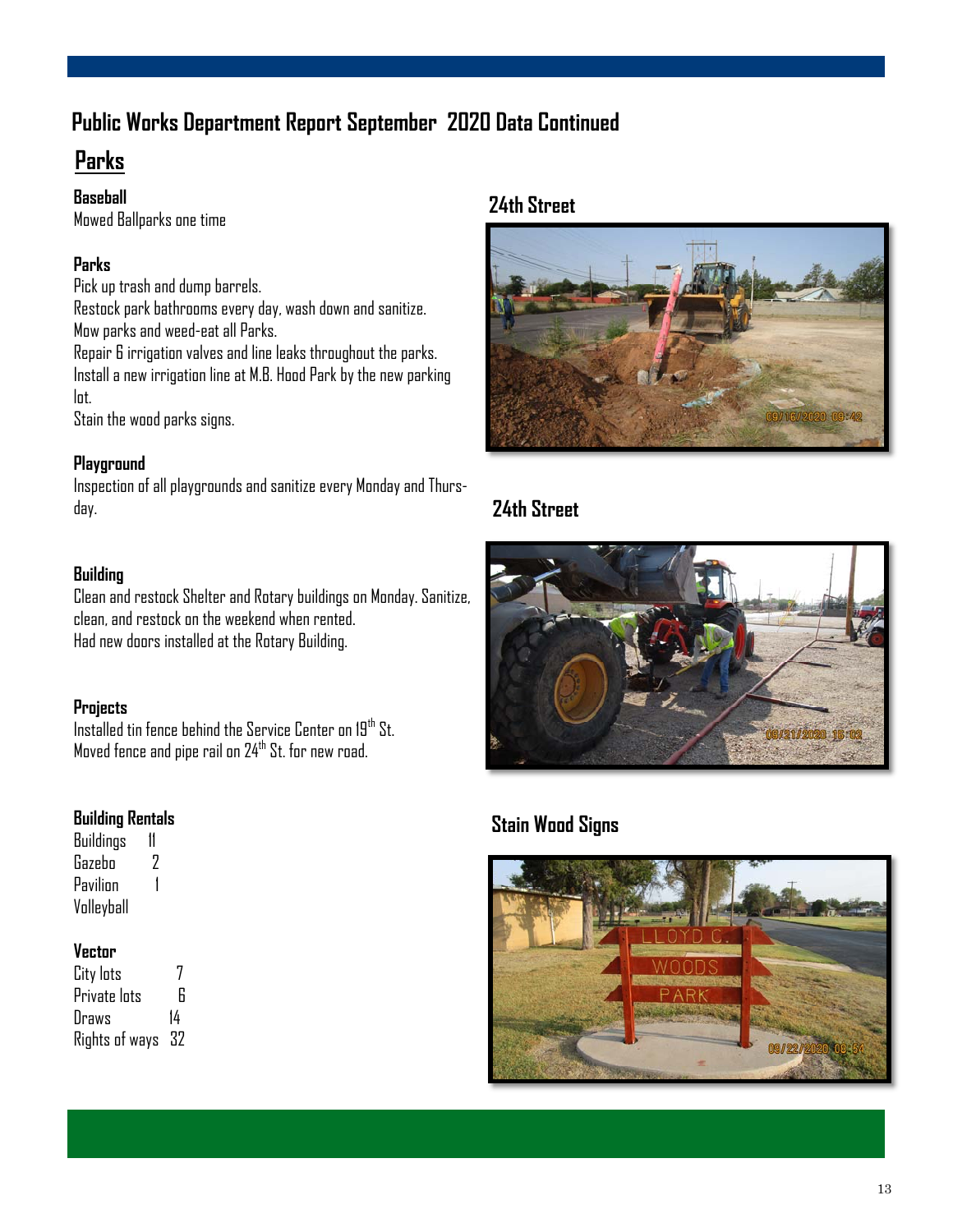### **Public Works Department Report September 2020 Data Continued**

#### **Streets**

| <b>Month: September</b>                  |                |                         |  |  |
|------------------------------------------|----------------|-------------------------|--|--|
| 2019<br>2020                             |                |                         |  |  |
| <b>Street Maintenance Paved</b>          |                |                         |  |  |
| Number of potholes                       | 71             | 320                     |  |  |
| Number of Cuts or Overlays               | П              | 2512                    |  |  |
| Square Feet of Cuts & Overlays           | Π              | 0                       |  |  |
| Feet of curb & Gutter                    | П              |                         |  |  |
| Square Feet of Valley gutter             | Π              | 0                       |  |  |
| Square Feet of Sidewalk                  | Π              | 0                       |  |  |
| Square Feet of other concrete<br>repairs | П              |                         |  |  |
| Gallons used Brine or Lime               | П              | 0                       |  |  |
| Feet of Crack Seal                       | 1,056          | П                       |  |  |
| SY of Seal Coat                          | П              | П                       |  |  |
| SY or gallons of Fog or Scrub Seal       | П              | 127,575                 |  |  |
| <b>Street Maintenance Unpaved</b>        |                |                         |  |  |
| Miles of road graded                     | 4.29           | 13.00                   |  |  |
| Miles of drainage ditches graded         | 4.72           | 0.00                    |  |  |
| Water Ways                               | 0.00           | 0.00                    |  |  |
| <b>Street Sweepers</b>                   |                |                         |  |  |
| <b>Miles Swept</b>                       | 14             | 50                      |  |  |
| gallons used                             | 2,200          | 3,500                   |  |  |
| <b>Street Safety</b>                     |                |                         |  |  |
| Signs replaced                           | 2              |                         |  |  |
| Signs repaired                           | 3              | 5                       |  |  |
| Sign Cost                                | \$144.00       | \$43U.UU                |  |  |
| Feet of Striping                         |                | $\mathbf{0}$            |  |  |
| <b>Vector Control</b>                    |                |                         |  |  |
| Miles Sprayed                            | II             | 202                     |  |  |
| <b>Acres Treated</b>                     | $\overline{2}$ | 0                       |  |  |
| Aerial Spay                              | П              | 0                       |  |  |
| <b>Monthly Safety Topic</b>              | How To Backup  | <b>Work Zone Safety</b> |  |  |

1. Routine street maintenance potholes and utility cuts repairs.

2.Checked and cleaned storm drains.

3. Performed fog seal applications.

4. Did repairs on the street sweeper and the chip spreader (unit: 12-26 -76).

5. Routine street sweeping downtown/and in some residential areas.

6. Repaired and replaced some traffic signs.

7. Routine surveillance mosquito trap checks and some ground spaying applications.

8. Finished the traffic light demolitions on Broadway, helped replace some security lights at the Water Production plant, and cleaned the weeds around the medians and on Broadway.

9. Did the traffic sign inventory, hauled dirt and street sweepings to two different locations 10. Routine unpaved road maintenance, and mowed the ditches out on SW. 12th St.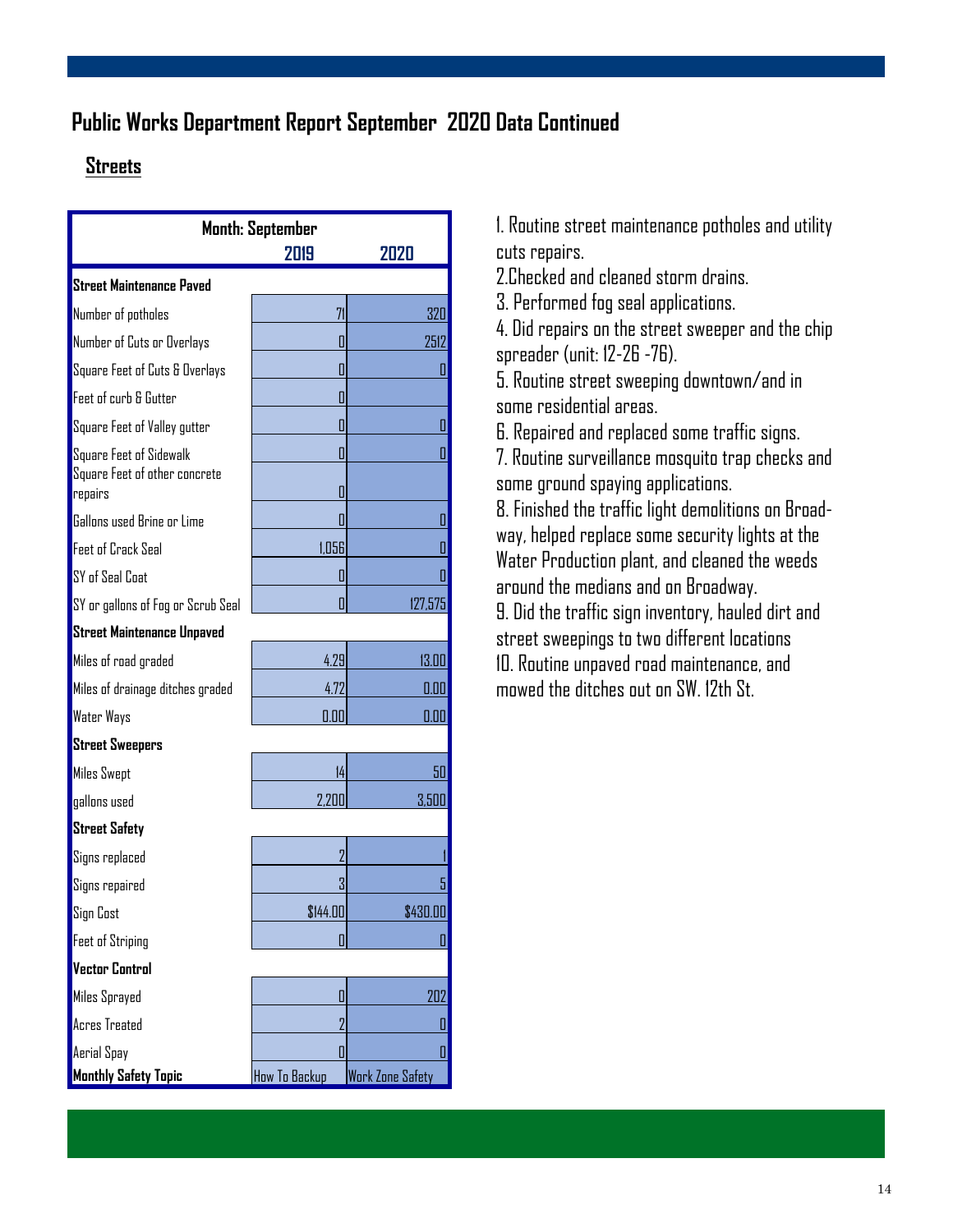### **Main Street Department Report September 2020**

#### **Main Street/CVB**

The Downtown Association is encouraging everyone to safely shop downtown for 2<sup>nd</sup> Saturday. Monthly Business Sponsors are: October  $10^{th}$  – 725 Vintage Co. November 14th – Hello Baby Apparel / Downtown Open House and lighted window display competition  $\overline{D}$ ecember 12<sup>th</sup> – The Rusty Rose

Volunteers met on Saturday, October  $3<sup>rd</sup>$  to pick up trash downtown. Volunteers included: Rosalba Campos, Diane Martinez, Jordan Hrbacek, Jay Givens, Tori Huddleston and Jeff Johnston and family.



### **Downtown Clean Up Account Clean Up** Downtown Trick-or-Treat

Due to Covid-19, The Downtown Trick-or-Treat has been cancelled for 2020. We look forward to celebrating Halloween again in 2021.



#### **Texas Downtown Association President's Awards Finalists**

The Texas Downtown Association has selected two Plainview businesses as finalists in separate categories for the TDA President's Awards.

Best Renovation/ Rehabilitation/ for population under 50,000 – Conrad Lofts

Best Downtown Business – The Broadway Brew

The winners of theses categories will be announced virtually during the Texas Downtown Association Conference on October 27th and 28th .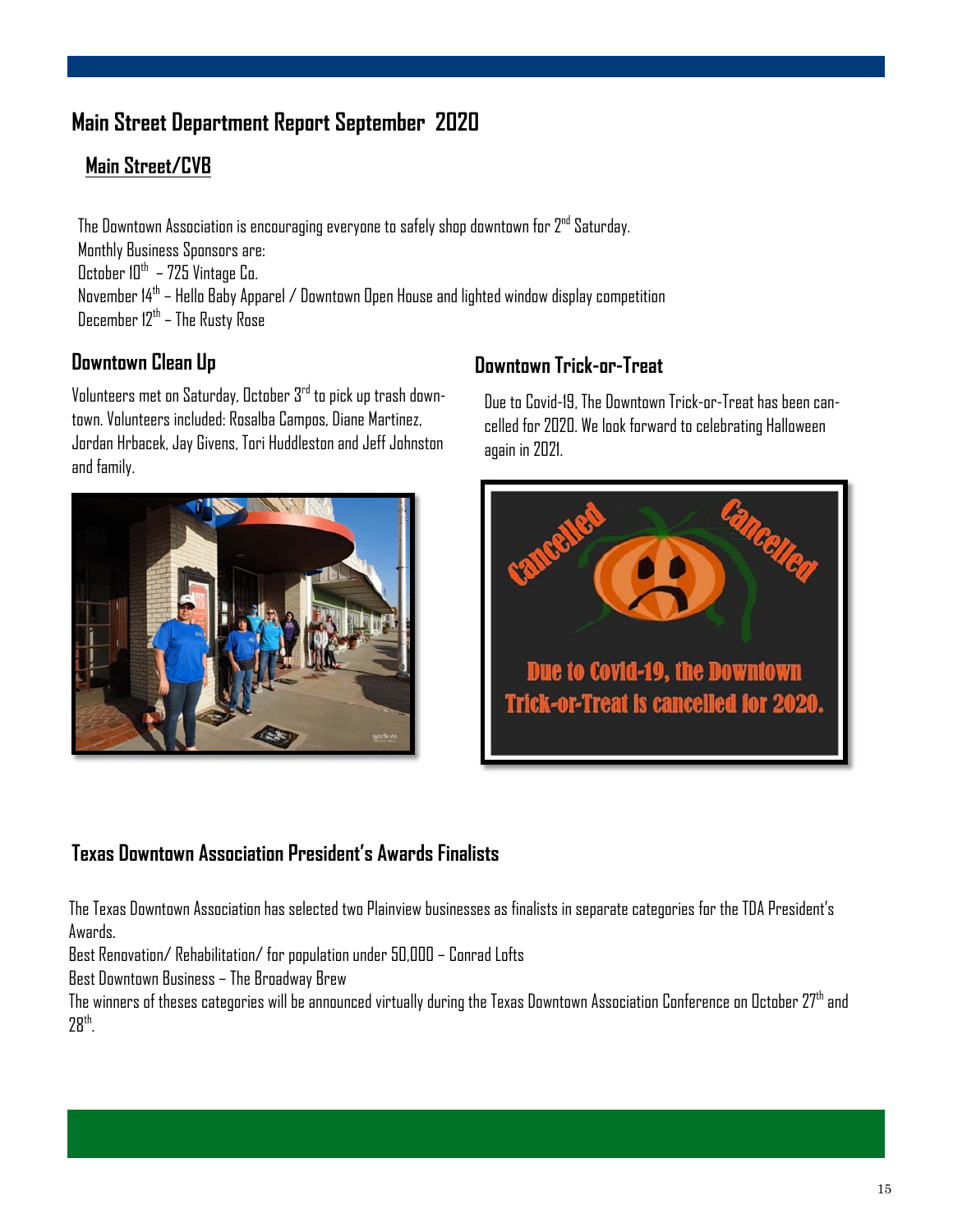### **Main Street Department Report continued**

#### **Main Street/CVB**

#### **12 Days of Christmas**

Main Street staff and volunteers met on September 18<sup>th</sup> to begin planning this year's 12 Days of Christmas. This year's theme will be "Up, Up and Away



#### **40 Years of Main Street**

40 years ago (Sept. 16, 1980), the Plainview Herald published the notification that Plainview had been chosen as one of the five cities chosen to participate in the Texas Main Street Program.



| City chosen for Main Street Project<br>$-20 - 10$                                                                                                                                                                                                                                                                                                                                                                                                                                                                                                                                                                                                                                                                                                                                                                                                                                                                                                                                                                                                                                                                                                                                                                                                                                                                                                                                                                                                                                                                                                                                                                                                                                                                                                                                                                                                                                  |                                                                                                                                                                                                                                                                                                                                                                                                                                                                                                                                                                                                                                                                                                                                                                                                                                                                                                                                                                                                                                                                                                                                                                                                                                                                                                                                                                                                                                                                                                                |                                                                                                                                                                                                                                                                                                                                                                                                                                                                                                                                                                                                                                                                                                                                                                                                                                                                                                                                                                                                                                                                                                                                                                                                                                                                                                                                                                                                                                                                                                                                                                                                                                                 |                                    |
|------------------------------------------------------------------------------------------------------------------------------------------------------------------------------------------------------------------------------------------------------------------------------------------------------------------------------------------------------------------------------------------------------------------------------------------------------------------------------------------------------------------------------------------------------------------------------------------------------------------------------------------------------------------------------------------------------------------------------------------------------------------------------------------------------------------------------------------------------------------------------------------------------------------------------------------------------------------------------------------------------------------------------------------------------------------------------------------------------------------------------------------------------------------------------------------------------------------------------------------------------------------------------------------------------------------------------------------------------------------------------------------------------------------------------------------------------------------------------------------------------------------------------------------------------------------------------------------------------------------------------------------------------------------------------------------------------------------------------------------------------------------------------------------------------------------------------------------------------------------------------------|----------------------------------------------------------------------------------------------------------------------------------------------------------------------------------------------------------------------------------------------------------------------------------------------------------------------------------------------------------------------------------------------------------------------------------------------------------------------------------------------------------------------------------------------------------------------------------------------------------------------------------------------------------------------------------------------------------------------------------------------------------------------------------------------------------------------------------------------------------------------------------------------------------------------------------------------------------------------------------------------------------------------------------------------------------------------------------------------------------------------------------------------------------------------------------------------------------------------------------------------------------------------------------------------------------------------------------------------------------------------------------------------------------------------------------------------------------------------------------------------------------------|-------------------------------------------------------------------------------------------------------------------------------------------------------------------------------------------------------------------------------------------------------------------------------------------------------------------------------------------------------------------------------------------------------------------------------------------------------------------------------------------------------------------------------------------------------------------------------------------------------------------------------------------------------------------------------------------------------------------------------------------------------------------------------------------------------------------------------------------------------------------------------------------------------------------------------------------------------------------------------------------------------------------------------------------------------------------------------------------------------------------------------------------------------------------------------------------------------------------------------------------------------------------------------------------------------------------------------------------------------------------------------------------------------------------------------------------------------------------------------------------------------------------------------------------------------------------------------------------------------------------------------------------------|------------------------------------|
| progres in contacts that recommends at<br>original approvales and can<br>Long attrack in Books rated<br>All and Care<br>in Fast, drive land lookers harmed<br><b>REMOVED</b><br>SCHRONI<br>town Memory.<br>when most the<br>loom offers will take sent in the<br>die before in bank at 3 gehörde au-<br>an a<br><b>Control on British</b><br><b>Mariana</b><br><b>Wither</b><br>and Separate Corp. No. 74.<br><b>Assemer Hamiltowns of Boldenbaro</b><br>marks:                                                                                                                                                                                                                                                                                                                                                                                                                                                                                                                                                                                                                                                                                                                                                                                                                                                                                                                                                                                                                                                                                                                                                                                                                                                                                                                                                                                                                    | 172<br>worked from<br><b><i>SAFERNING HOUSE</i></b><br><b>Northern</b><br>$\equiv$<br>species.<br>retired by a factory of the class<br>tard in make approved by the<br>IN trial against by its proper-<br>-                                                                                                                                                                                                                                                                                                                                                                                                                                                                                                                                                                                                                                                                                                                                                                                                                                                                                                                                                                                                                                                                                                                                                                                                                                                                                                    | the process is an old on their<br>tripit and complet of his from<br>the fact reduction and statistics of the ap-<br>spins bund and is to planting<br>had the investment in the program<br>and the season of the control of<br>all classified on seven of the<br>short his serious per per-<br>children during land masketing<br>artists I seat from the first service and<br>o da Justicas Bridgeta<br>Instanta o Ad a de Bak<br>shot considering an ingitiation.<br><b>Britannick Associations</b><br><b>Busine Generale</b><br>÷<br>and a lot of the commission's at-<br>Antarina de<br><b>Country of</b><br>$\sim$<br>products. Writers<br><b>According to Minn Book or a State</b><br><b>STORY</b><br><b>21.00 MM 22</b><br>allocated of the Monitorell, string<br>a straight communities. Memoriana<br><b>Burnett Gallery</b><br>$\rightarrow$<br>A Value<br><b>WARDER</b><br>28.0%<br>$\overline{\phantom{a}}$                                                                                                                                                                                                                                                                                                                                                                                                                                                                                                                                                                                                                                                                                                                            | -<br>ς,<br>-<br>-<br>$\infty$<br>u |
| 22,452,552<br><b>CENTILL</b><br>but as Firmannello, Localia<br>regarded exclusively. And I know a<br>all is second a Pascian.<br>The program will finish at allowing to<br>possibility in the station incomes<br>agreed top secretar believers<br>CITY<br>Castina d'Iran Pap Un<br>funding, in branded by racintati practic<br>to the moth. Russing Water Drive to<br>the south. Culumbia Bohad to the work<br>and Date Screen to the runk<br>Plainting was selected for the<br>prospective buset. Mrs. Rood suit.<br>bocause of the community's<br>reputation as a progressive city, the<br>bookground with state and beloved<br>given programs. On population and<br>÷<br>the high degree of activity to the flate<br>County Maturial Commission, "We<br>cussion devolues Palaries is tare<br>busineries of factories responsessionisms of the<br>West Treasur arms." also willink<br>×<br>THE RALE COUNTY Returned<br>- Commission resolution a downtown<br>plastnay rapher building inventory for<br>the program application and other-<br>wise asked at its completion.<br>Hunder explained that low interiod.<br>federally guaranteed looks will be<br>products to merchants and stars<br>contacts with notest grunts and lease.<br>produce for public works property.<br>"Use of the things I would like to see<br>come out of this project is dewistown<br>intellectuated and parts development.<br>We could aim them grants to brierings<br>spoint private funds."<br>With the metallaration of accountance<br>in the Wain Street Propert, Hatchell<br>cald the city new will start annuing a<br>present director, one of the tores the<br>city council restoration to when<br>making application for the property<br>That director is to undergo several<br>training actorists at Austin and<br>Fastendon, then will be a Fasterer<br>to affect technical associators to | morrhams. "The program benefits<br>could be proclates around January.<br><b>MarioRed metal</b><br>Accurding to Bernett, Plateries<br>will be situation some the program. for<br>perhasing advice and assistance from<br>the National Main Street Council.<br>sperated by the National Struck for<br><b>Hutchist Preservation</b><br>OK ADDITION, the city will receive<br>principle executivation ander<br>programs operated directly the seven<br>Index's sprinter participating in the<br>Mush Screen Program the Depart-<br>ments of Housing and Urban<br>Trans<br>Development, Interior,<br>partarian, the Ecopolic Develop-<br>lace Anti-question, Furnish Build<br>Administration, National Endowment.<br>of the Arts and the local Business<br>Administration<br>While the Walk School Program<br>participation was attropieted an<br>Munday, Natchel this marking<br>instruct that Plaintine is low stighter<br>in space for Urban Development<br>Artist Grants tempt the Deputy<br>ment of dounces and Urban<br>Development, Based on the number of<br>pola crowled derough basied projection<br>he program consin a wide range of<br>grants and assessors, held public<br>and private.<br>Harchel and dut by program man<br>aventually be used to sid in funding a<br>proposed Flaterare circ content<br>however the USAS program in not<br>tomined to meth projects. "This is<br>scientisting we have been working on<br>for months and it just give hand in<br>hand with the Wate Street Pringram. | <b>CRIME</b><br>LINE<br>296-2122<br>The Main Street Program was !<br>second major business announce-th-<br>shoring the post work. On Friday,<br>afforced of Ventures, Inc., of Auto<br>announced the planned controllers<br>of a \$13 million Montary mail in w-<br>Plagetare, A joint vesture between<br>Feature and a Canadian for<br>Washingt, the planned indust facts<br>in he has complimed an allend 40 per-<br>of understinding land stong the ac-<br>edge of bearings if between 12th a<br><b>18th acres to annivir levelin's</b><br>the discounting artics with he Moose Drive<br>TO BE BUILT in two pluses, 1<br>mail will cover a total of MAA<br>square last. Artual numbration<br>the facility made start in 12 most<br>with cumpletion some 10 to 18 month<br><b>Latitude</b><br><b>Wall afforiate have asked that I</b><br>area be assurant also the olic and it<br>estate property receiped. The mail w<br>roughed MR perhaps on a full-time<br><b>Section and NW parts GMW</b><br>Santon James Imanigman Imachuris an<br>allows, spretared adurable, a<br>dealed that the Main Street Price.<br>should give downtown store spendix<br>are responitured a for special and incoming<br>their bannerham to help continu-<br>attracting rustators into the area o<br>well as out in competing with it<br>plasted mail Batchet, however, to<br>the two should complement was<br>silent. "The people who will it<br>reming to Plaintin's for the mail set<br>be curricus example to book directions<br>on well, and the sums neather a<br>receive. Buts will make Pacenter<br>more attractive to radiomer<br>throughout the region. |                                    |